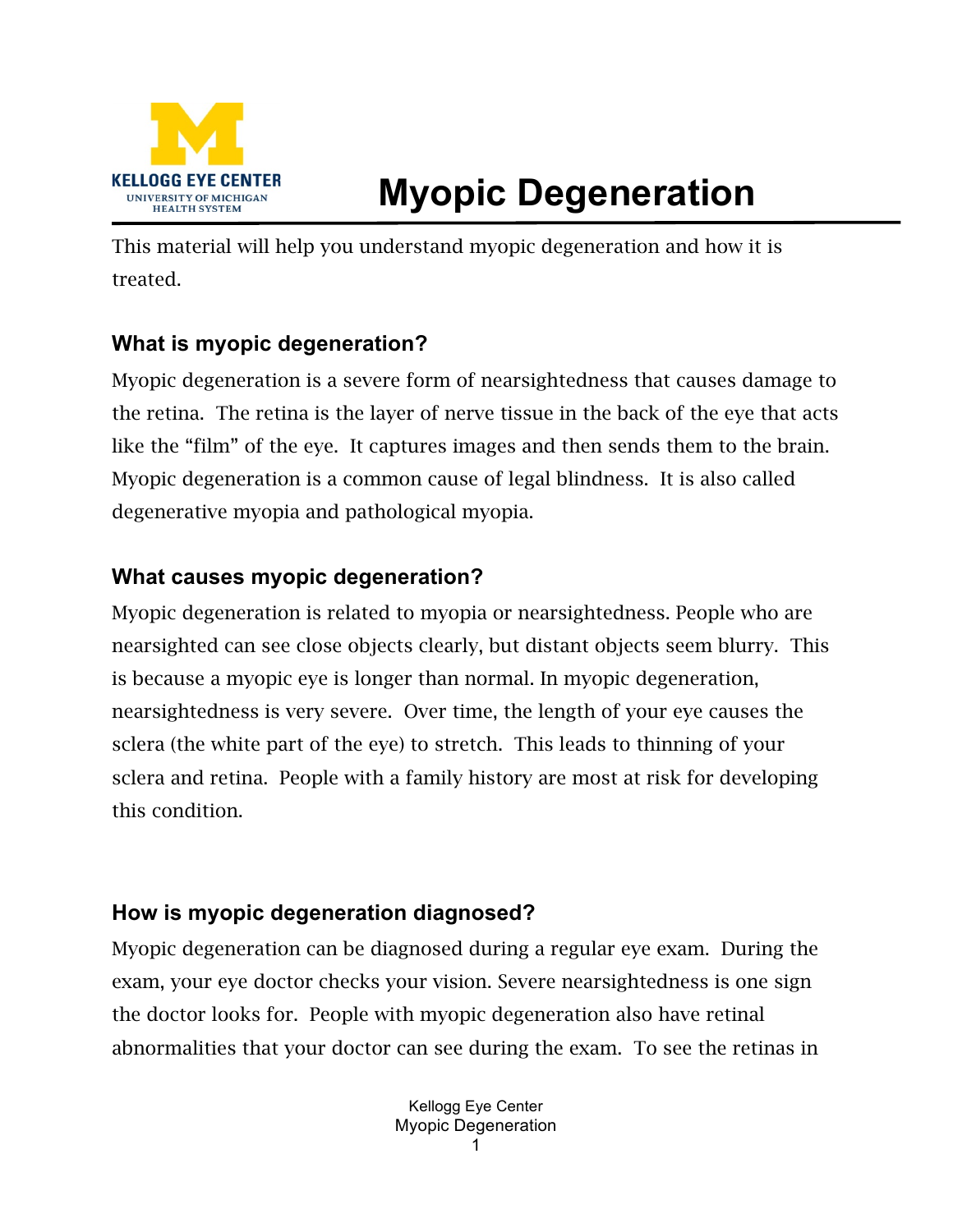the back of your eyes, your doctor dilates (widens) your pupils (the black areas in the center of your eyes).

Myopic degeneration is often diagnosed during childhood before the teenage years. The condition may become worse in adulthood.

#### **How is myopic degeneration treated?**

Glasses and contact lenses help treat vision loss from myopic degeneration. They work by refocusing light onto your retina and help you see more clearly. Many people with myopic degeneration prefer contact lenses over glasses. The lenses of glasses tend to be thick and heavy when nearsightedness is severe. If you would like glasses, choosing certain types of frames and lenses can help. Unlike other forms of myopia, treatment with LASIK (laser refractive surgery) has not been shown to improve eyesight in people with myopic degeneration.

#### **What are complications of myopic degeneration?**

In addition to vision loss, myopic degeneration can cause serious complications. Possible complications include:

- retinal tears
- retinal detachment
- myopic macular degeneration
- macular stretching or splitting
- glaucoma
- cataract
- growth and leaking of blood vessels under the retina

# **How can I avoid complications?**

If you have any complications, getting treatment right away is very important. Having your eyes checked regularly by your eye doctor can help detect any

> Kellogg Eye Center Myopic Degeneration  $\mathfrak{D}$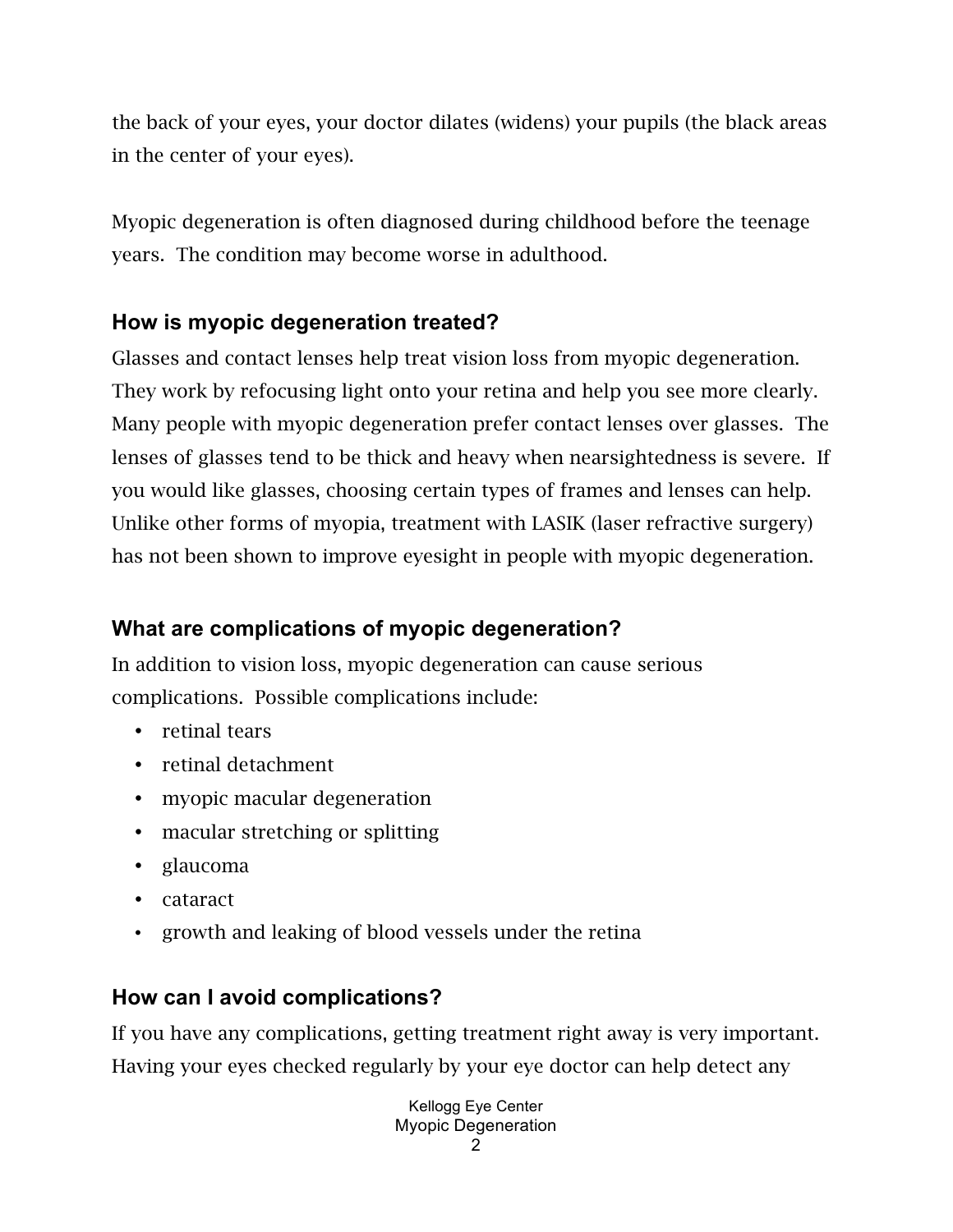early signs of these conditions. Talk to your doctor about how often you should have eye exams.

Wearing appropriate eye protection during certain activities is important for patients with myopic degeneration. Contact sports and sports played with a ball are especially dangerous. Because myopic degeneration causes your retinas to thin, they are more prone to damage. Talk to your doctor about which activities you should avoid.

Your doctor may recommend using an Amsler grid (like the image below) to monitor your eyes at home. To use the grid, cover up one eye and stare at the black dot in the center. Do the same with the other eye. If you wear glasses, wear them when checking the grid. If the lines look wavy, call your eye doctor's office right away. This may be an early sign of a complication.



Kellogg Eye Center Myopic Degeneration 3